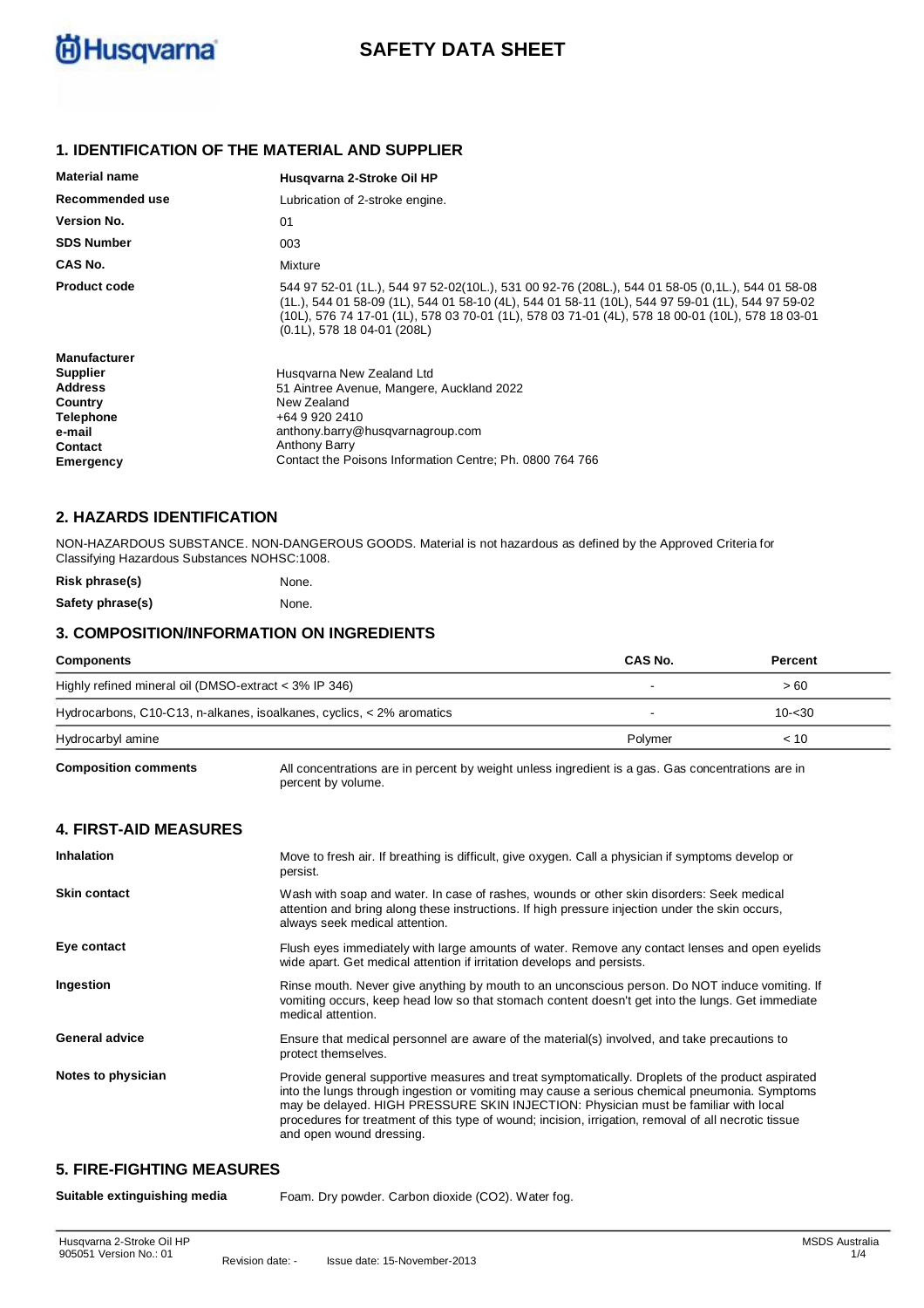| Extinguishing media which<br>must not be used for safety<br>reasons | Do not use water jet as an extinguisher, as this will spread the fire.                                                                                                                                                    |
|---------------------------------------------------------------------|---------------------------------------------------------------------------------------------------------------------------------------------------------------------------------------------------------------------------|
| Unusual fire & explosion<br>hazards                                 | Heating will generate vapours which may form explosive vapour/air mixtures. Material will float and<br>can be re-ignited on surface of water.                                                                             |
| <b>Specific hazards</b>                                             | By heating and fire, irritating vapours/gases may be formed.                                                                                                                                                              |
| Special protective equipment<br>for fire-fighters                   | Self-contained breathing apparatus and full protective clothing must be worn in case of fire.<br>Selection of respiratory protection for firefighting: follow the general fire precautions indicated in<br>the workplace. |
| <b>Specific methods</b>                                             | Move containers from fire area if you can do so without risk. Use water spray to cool unopened<br>containers. Cool containers exposed to flames with water until well after the fire is out.                              |
| <b>Hazchem Code</b>                                                 | None                                                                                                                                                                                                                      |

### **6. ACCIDENTAL RELEASE MEASURES**

| <b>Personal precautions</b>      | Eliminate all ignition sources (no smoking, flares, sparks, or flames in immediate area). In case of<br>spills, beware of slippery floors and surfaces. Wear protective clothing as described in section 8 of<br>this safety data sheet. |
|----------------------------------|------------------------------------------------------------------------------------------------------------------------------------------------------------------------------------------------------------------------------------------|
| <b>Environmental precautions</b> | Prevent further leakage or spillage if safe to do so. Do not allow to enter drains, sewers or<br>watercourses. Environmental manager must be informed of all major releases.                                                             |
| <b>Containment procedures</b>    | Remove sources of ignition. Stop the flow of material, if this is without risk. Dike the spilled<br>material, where this is possible.                                                                                                    |
| Methods for cleaning up          | Large Spills: Use a non-combustible material like vermiculite, sand or earth to soak up the product<br>and place into a container for later disposal. Wash area with soap and water.                                                     |
|                                  | Small Spills: Wipe up spilled material and place in a suitable container for disposal. Clean surface<br>thoroughly to remove residual contamination.                                                                                     |
|                                  | Never return spills in original containers for re-use. For waste disposal, see section 13 of the SDS.                                                                                                                                    |

## **7. HANDLING AND STORAGE**

**Handling** Use only in well-ventilated areas. Avoid inhalation of oil mist and contact with skin and eyes. Wear protective clothing as described in Section 8 of this safety data sheet. Do not eat, drink or smoke when using the product. Be aware of potential for surfaces to become slippery. Observe good industrial hygiene practices.

**Storage**

Keep away from ignition, flame and heat sources. Store in a cool, dry, well-ventilated place. Store away from incompatible materials.

# **8. EXPOSURE CONTROLS/PERSONAL PROTECTION**

#### **Occupational exposure limits**

#### **US. ACGIH Threshold Limit Values**

| Type       | Value            | Form                |
|------------|------------------|---------------------|
| <b>TWA</b> | $5 \text{ mg/m}$ | Inhalable fraction. |
|            |                  |                     |

#### **Australia. National Workplace OELs (Workplace Exposure Standards for Airborne Contaminants, Appendix A)**

| <b>Components</b>                                                           | Type                                                                                                                                                                                                                                                     | Value            |                              |
|-----------------------------------------------------------------------------|----------------------------------------------------------------------------------------------------------------------------------------------------------------------------------------------------------------------------------------------------------|------------------|------------------------------|
| OIL MIST (MINERAL) (CASTWA5 mg/m3<br>Environment)                           | Australia. OELs. (Adopted National Exposure Standards for Atmospheric Contaminants in the Occupational                                                                                                                                                   |                  |                              |
| <b>Components</b>                                                           | Type                                                                                                                                                                                                                                                     | Value            | Form                         |
| OIL MIST (MINERAL) (CAS<br>-)                                               | <b>TWA</b>                                                                                                                                                                                                                                               | $5 \text{ mg/m}$ | Mist.                        |
| Recommended monitoring procedures<br>Additional exposure dataNot available. |                                                                                                                                                                                                                                                          |                  |                              |
| <b>Engineering measures</b>                                                 | Provide adequate ventilation and minimise the risk of inhalation of vapours and oil mist. Use<br>explosion-proof equipment. Provide easy access to water supply and eye wash facilities.                                                                 |                  |                              |
| Personal protective equipment<br><b>Respiratory protection</b>              | In case of inadequate ventilation or risk of inhalation of oil mist, suitable respiratory equipment with<br>particulate filter and organic vapor cartridges can be used. Wear air-supplied mask in confined<br>areas. Seek advice from local supervisor. |                  |                              |
| <b>Hand protection</b>                                                      | Wear protective gloves. Nitrile gloves are recommended, but be aware that the liquid may<br>penetrate the gloves. Frequent change is advisable. Suitable gloves can be recommended by the<br>glove supplier.                                             |                  |                              |
| Husqvarna 2-Stroke Oil HP<br>905051 Version No.: 01                         | losus deter 45 Neugasher 2042<br>Davisies deter                                                                                                                                                                                                          |                  | <b>MSDS Australia</b><br>2/4 |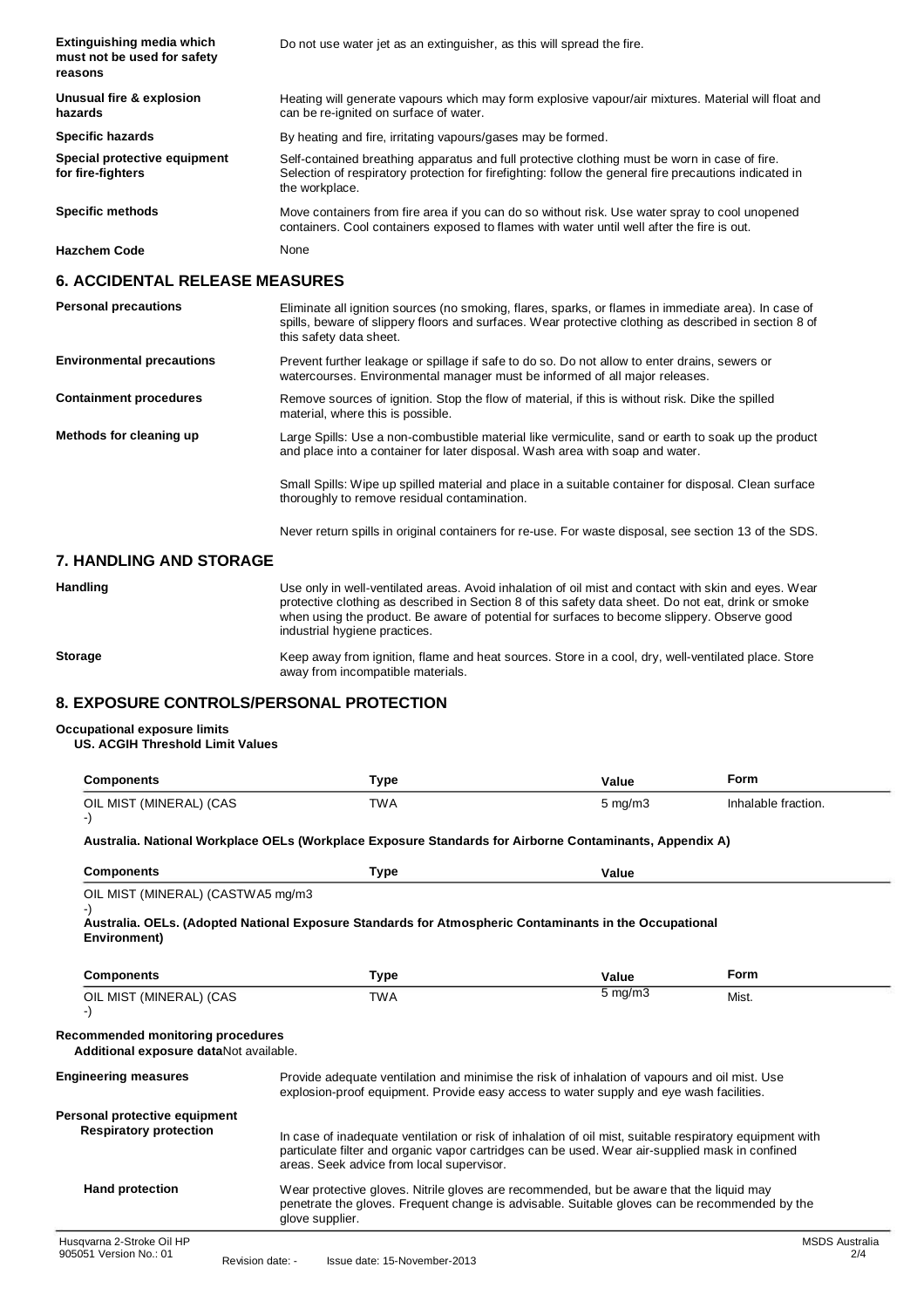**Eye protection Skin and body protection Environmental exposure controls Hygiene measures** Wear safety glasses with side shields (or goggles). Wear appropriate clothing to prevent repeated or prolonged skin contact. Environmental manager must be informed of all major spillages. Always observe good personal hygiene measures, such as washing after handling the material and before eating, drinking, and/or smoking. Routinely wash work clothing and protective equipment to remove contaminants. When using, do not eat, drink or smoke. Launder contaminated clothing before reuse. Private clothes and working clothes should be kept separately.

# **9. PHYSICAL AND CHEMICAL PROPERTIES**

| Appearance                                        | Blue liquid.                                                            |
|---------------------------------------------------|-------------------------------------------------------------------------|
| <b>Physical state</b>                             | Liquid.                                                                 |
| Form                                              | Liquid.                                                                 |
| Colour                                            | Blue.                                                                   |
| Odour                                             | Organic solvents.                                                       |
| Odour threshold                                   | Not available.                                                          |
| рH                                                | Not available.                                                          |
| Vapour pressure                                   | Not available.                                                          |
| Vapour density                                    | Not available.                                                          |
| <b>Boiling point</b>                              | Not available.                                                          |
| <b>Melting point/freezing point</b>               | Not available.                                                          |
| Solubility (water)                                | Negligible.                                                             |
| <b>Flash point</b>                                | 88.0 - 92.0 °C (190.4 - 197.6 °F) Pensky-Martens Closed Cup (ASTM D 93) |
| Flammability limits in air,<br>upper, % by volume | Not available.                                                          |
| Flammability limits in air,<br>lower, % by volume | Not available.                                                          |
| Auto-ignition temperature                         | Not available.                                                          |
| <b>Evaporation rate</b>                           | Not available.                                                          |
| <b>Viscosity</b>                                  | 45 mm2/s (approximate) (40 °C) (ASTM D 445)                             |
| Other data<br><b>Explosive properties</b>         | Not available.                                                          |
| Flammability (solid, gas)                         | Not applicable.                                                         |
| <b>Oxidizing properties</b>                       | Not oxidizing.                                                          |
| <b>Relative density</b>                           | 0.871 (approximate) (15 °C) (ASTM D 4052)                               |

# **10. STABILITY AND REACTIVITY**

| <b>Conditions to avoid</b>                 | Heat, sparks, flames, elevated temperatures. Contact with incompatible materials. |
|--------------------------------------------|-----------------------------------------------------------------------------------|
| <b>Materials to avoid</b>                  | Strong oxidising agents.                                                          |
| <b>Hazardous decomposition</b><br>products | By heating and fire, irritating vapours/gases may be formed. Carbon oxides.       |
| <b>Hazardous polymerisation</b>            | Hazardous polymerisation does not occur.                                          |

### **11. TOXICOLOGICAL INFORMATION**

| <b>Acute toxicity</b>     | May irritate and cause stomach pain, vomiting, diarrhoea and nausea. Human evidence indicates<br>that the product has very low acute oral, dermal or inhalation toxicity. However, it can produce<br>severe injury if taken into the lung as a liquid, and there may be profound central nervous system<br>depression following prolonged exposure to high levels of vapour. |           |
|---------------------------|------------------------------------------------------------------------------------------------------------------------------------------------------------------------------------------------------------------------------------------------------------------------------------------------------------------------------------------------------------------------------|-----------|
| <b>Routes of exposure</b> | Inhalation. Eyes. Skin. Ingestion.                                                                                                                                                                                                                                                                                                                                           |           |
| <b>Chronic toxicity</b>   | Prolonged contact may cause dryness of the skin. Prolonged or repeated inhalation may cause<br>respiratory tract irritation.                                                                                                                                                                                                                                                 |           |
| <b>Sensitisation</b>      | No data available.                                                                                                                                                                                                                                                                                                                                                           |           |
| Carcinogenicity           | Not classified.                                                                                                                                                                                                                                                                                                                                                              |           |
| <b>Mutagenicity</b>       | No data available to indicate product or any components present at greater than 0.1% are<br>mutagenic or genotoxic.                                                                                                                                                                                                                                                          |           |
| <b>Teratogenicity</b>     | No data available.                                                                                                                                                                                                                                                                                                                                                           |           |
| Husqvarna 2-Stroke Oil HP |                                                                                                                                                                                                                                                                                                                                                                              | <b>MS</b> |